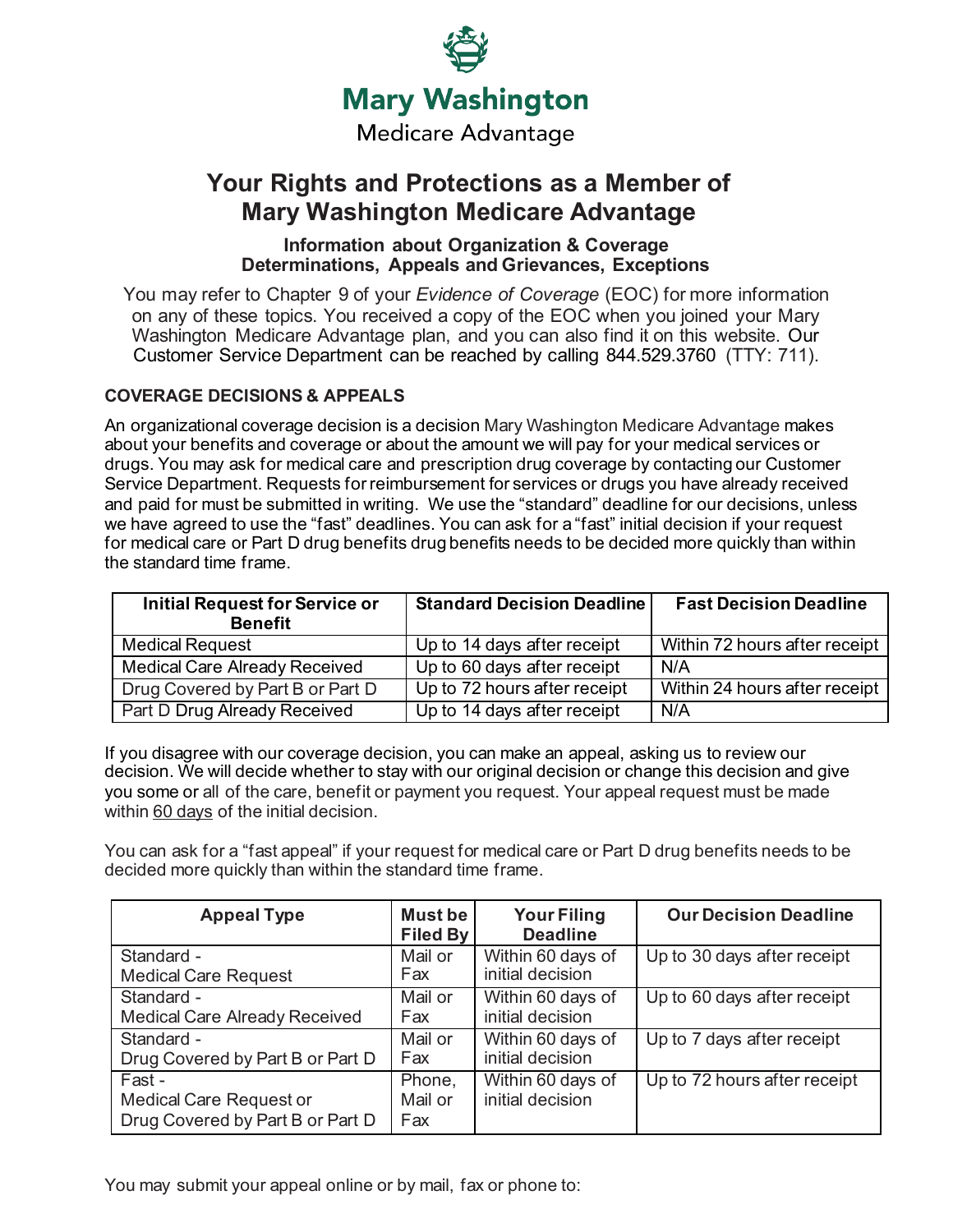

#### **Standard Appeal**

Mail: Mary Washington Medicare Advantage Attn: Appeals PO Box 7118 Troy, MI 48007

Fax: 844.335.3777

#### **Fast Appeal**

Phone: 844.529.3760

If we deny your appeal request, an Independent Review Organization will review your request for medical care (Part C) and Part B benefits.You may ask for an independent review of a Part D drug benefit decision.

| <b>Part C Medical and Part B</b><br>Drugs: | <b>Part D Drug: Standard Mail</b>           | Part D Drug: Courier (such as<br>FedEx or UPS) |
|--------------------------------------------|---------------------------------------------|------------------------------------------------|
| MAXIMUS Federal Services, Inc.             | C <sub>2</sub> C Innovative Solutions, Inc. | C2C Innovative Solutions, Inc.                 |
| Medicare Managed Care & PACE               | Part D Drug Reconsiderations                | Part D Drug Reconsiderations                   |
| 3750 Monroe Ave., Suite 702                | P.O. Box 44166                              | 301 W. Bay St., Suite 600                      |
| Pittsford, NY 14534-1302                   | Jacksonville, FL 32231-4166                 | Jacksonville, FL 32202                         |

If you are unhappy with the decision made by the Independent Review Organization and the dollar value of appeal meets a minimum level, you may be able to ask for an Administrative Law Judge to consider your case. Additional reviews may be available by the Medicare Appeals Council and the Federal District Court.

#### **ASKING FOR AN EXCEPTION TO THE DRUG FORMULARY**

You can ask for an exception to the coverage rules of our drug formulary on the "Medicare Prescription Drug Coverage Determination Request Form." This form is available online. You can complete and submit the form online, or you can download the form and mail it to the address on the form. You can also mail or fax a request to the address or fax number specified on the Medicare Prescription Drug Coverage Determination Request Form.

Generally, Mary Washington Medicare Advantage will only approve your request for an exception if the alternative drug(s) included on the plan's formulary or the lower-tiered drug would not be as effective in treating your condition and/or would cause you to have adverse medical effects.

# **DISCHARGED FROM A HOSPITAL TOO SOON**

The day you leave the hospital is called your "discharge date." Our plan's coverage of your hospital stay ends on this date. If you think you are being asked to leave the hospital too soon, you can ask for a longer hospital stay and your request will be considered. If you want to appeal, you must contact the Quality Improvement Organization (QIO) no later than your planned discharge date and before you leave the hospital.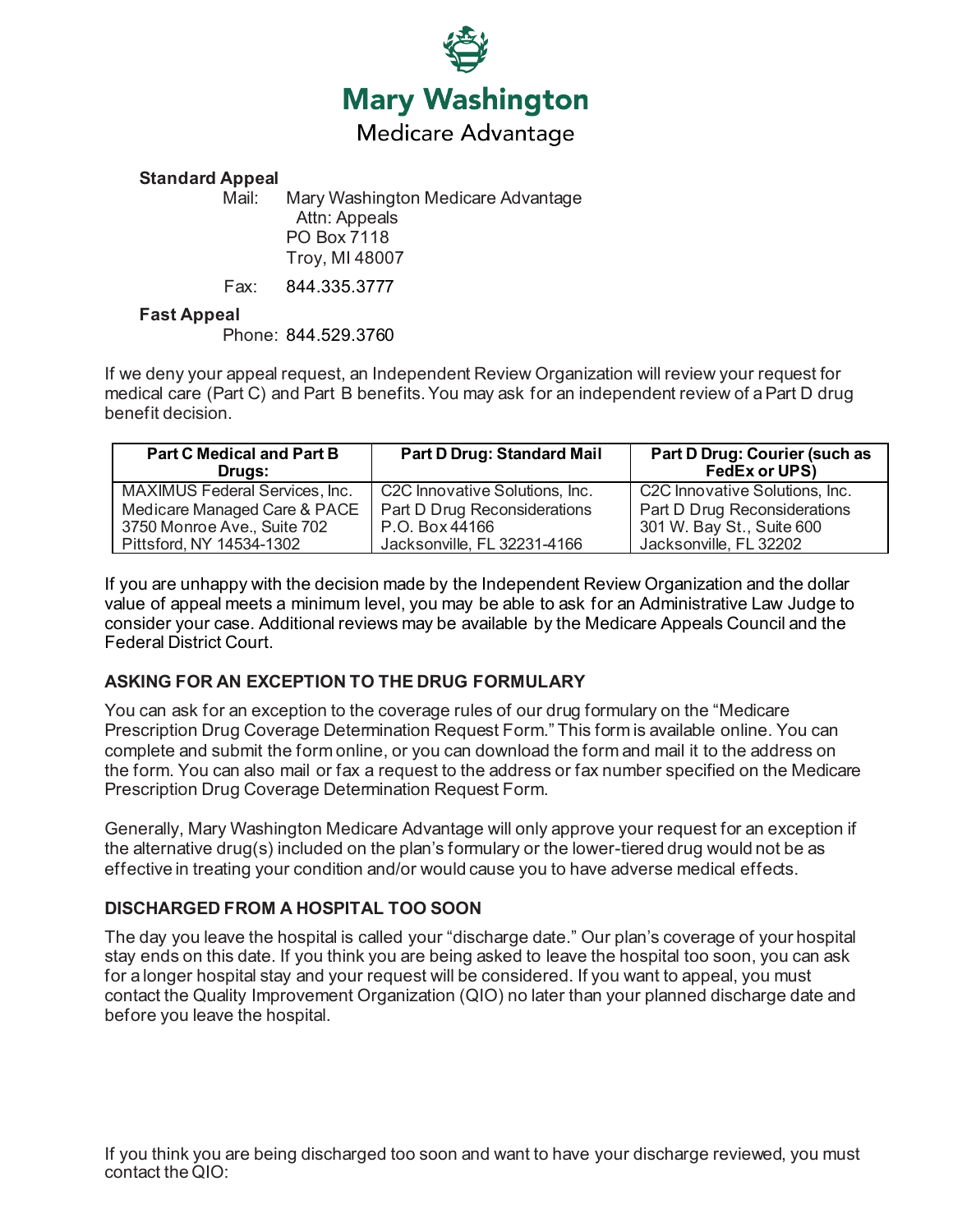

Mail: Livanta BFCC-QIO Program 10820 Guilford Road, Suite 202 Annapolis Junction, MD 20701

Phone:888.396.4646 (TTY: 888.985.2660) Fax: 855.236.2423

# **TERMINATION OF SERVICES (SNF, CORF, HHA)**

If we decide to end coverage for your Skilled Nursing Facility (SNF), Comprehensive Outpatient Rehabilitation Facility (CORF), Home Health Agency (HHA) services, you will receive a written advance notice called the "Notice of Medicare Non-Coverage" (NOMNC) either from us or your provider at least two calendar days before your coverage ends. You have the right by law to ask for an appeal of our termination of your coverage. As will be explained in the notice you get from us or your provider, you can ask the QIO to do an independent review of whether our terminatingyour coverage is medically appropriate. Use the contact information shown above to reach the QIO.

## **GRIEVANCES (Complaints)**

We are committed to learning from our members' experience. Your perspective is essential in helping us ensure our members receive the highest quality of service and care.

#### **When can I file a grievance?**

If you are dissatisfied with any aspect of your plan, you have the right to file a grievance (complaint). This could include concerns with:

- plan benefit design
- lack of quality of the care received
- interpersonal aspects of care
- waiting times
- difficulty contacting the plan via phone
- information you get from us
- poor customer service or other negative behaviors

We encourage you to contact us promptly to report the event or incident.

If you are dissatisfied with a coverage or payment decision or want to dispute a decision, please reference the Appeals process.

#### **How promptly should I submit my grievance?**

Your grievance should be submitted within 60 days of the event or incident to ensure that we can promptly investigate any concerns.

#### **Who can submit a grievance?**

You or a person you appoint can submit a grievance. If you want a friend, relative, your doctor or other provider, or other person to be your representative, call Customer Service and ask for the "Appointment of Representative" form (CMS-1696 form). This form is also available on our website. The form gives that person permission to file a grievance on your behalf. It must be signed by you and by the person who you would like to act on your behalf, and the plan must have a copy of the form.

Alternatively, you can submit an equivalent written notice instead of the "Appointment of Representative" form as long as the written notice is signed and dated by both you and your representative and includes the following information: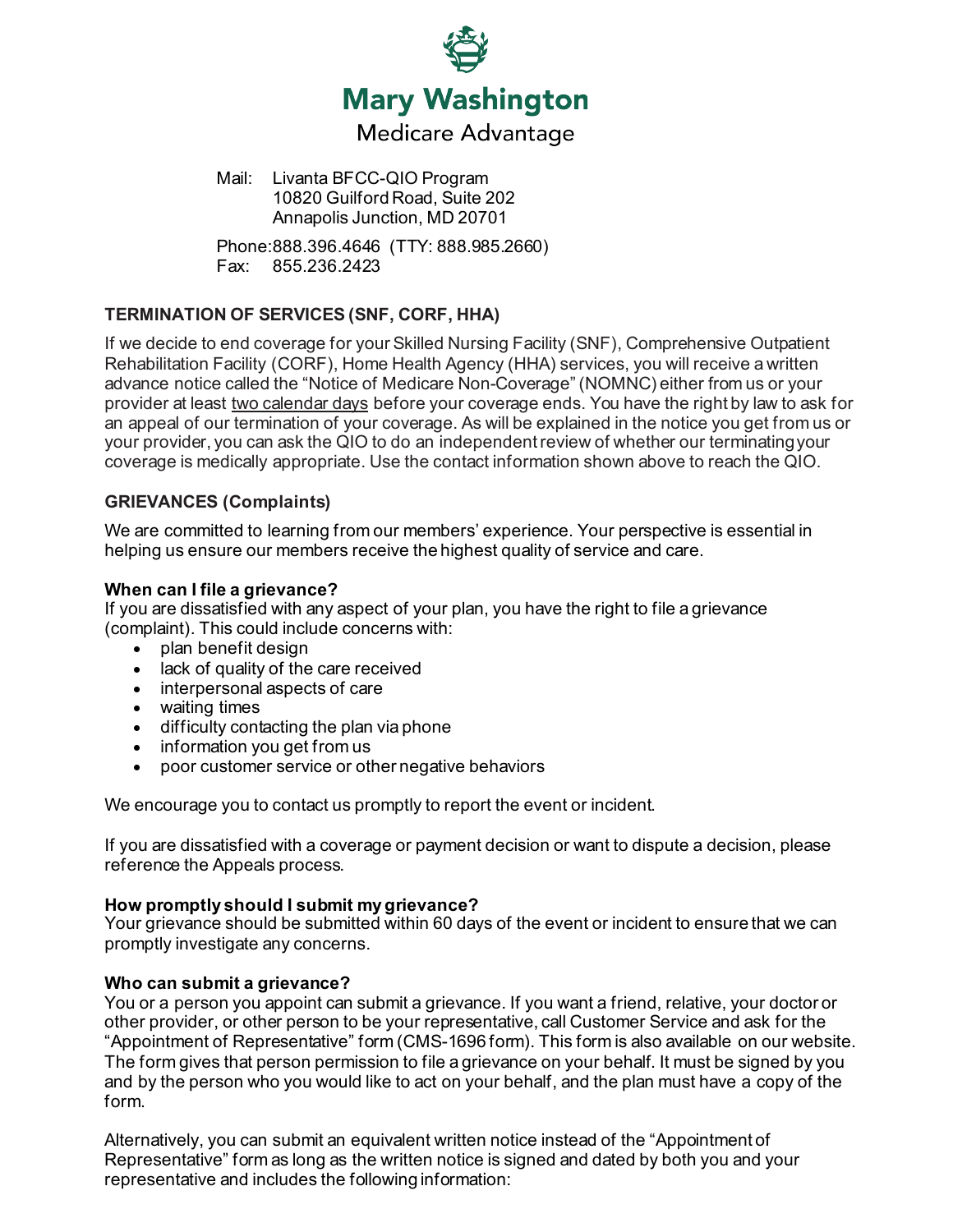

- Name, address, and telephone numbers of both parties
- Member's Health Insurance Claim Number (HICN) or Medicare Beneficiary Identifier (MBI) found on your Red, White, and Blue Medicare Card, OR Member ID number found on your ID card
- Your status or relationship to the member
- A written explanation of the purpose and scope of the representation
- A statement that the member authorizes you to act on their behalf for the grievance, and a statement authorizing disclosure of individually identifying information to you
- A statement indicating you accept the member's appointment

Other documentation that indicates an individual is appointed to act on your behalf may include a durable power of attorney or court issued or legally binding documentation that states an individual is appointed by a court under state or other applicable law to act on your behalf.

## **How can I submit a grievance?**

If you would like to submit a grievance, you can choose to:

- Call Customer Service
- Send your grievance in writing to: Mary Washington Medicare Advantage

Attn: Grievances P.O. Box 7118 Troy, MI 48007

If you choose to submit a written grievance, please ensure to include the following information to assist us in processing the complaint:

- Your first and last name
- Member ID number
- All pertinent information, including a summary of the complaint, any previous contact with us related to the complaint, and any supporting documents you believe are appropriate
- What you are asking us to do
- A signature from you or your authorized representative and the date

#### **What happens next?**

We will look into your complaint and give you our answer.

If possible, we will answer you right away. If you call us with the complaint, we may be able to give you an answer on the same phone call.

Most grievances are answered within 30 calendar days. If we need more information and the delay is in your best interest or you as for more time, we can take up to 14 more calendar days (44 calendar days total) to answer your complaint. If we decide to take extra days, we will tell you in writing.

If you are interested in an expedited grievance review because the plan declined your request for an expedited initial organizational determination or appeal, we will provide a response within 24 hours.

# **CUSTOMER SERVICE**

Mary Washington Medicare Advantage wants to be your partner in good health. In this role, we are always working to improve the quality of care and service that our members receive. For more information about any of these topics, please refer to your *Evidence of Coverage*, available on this